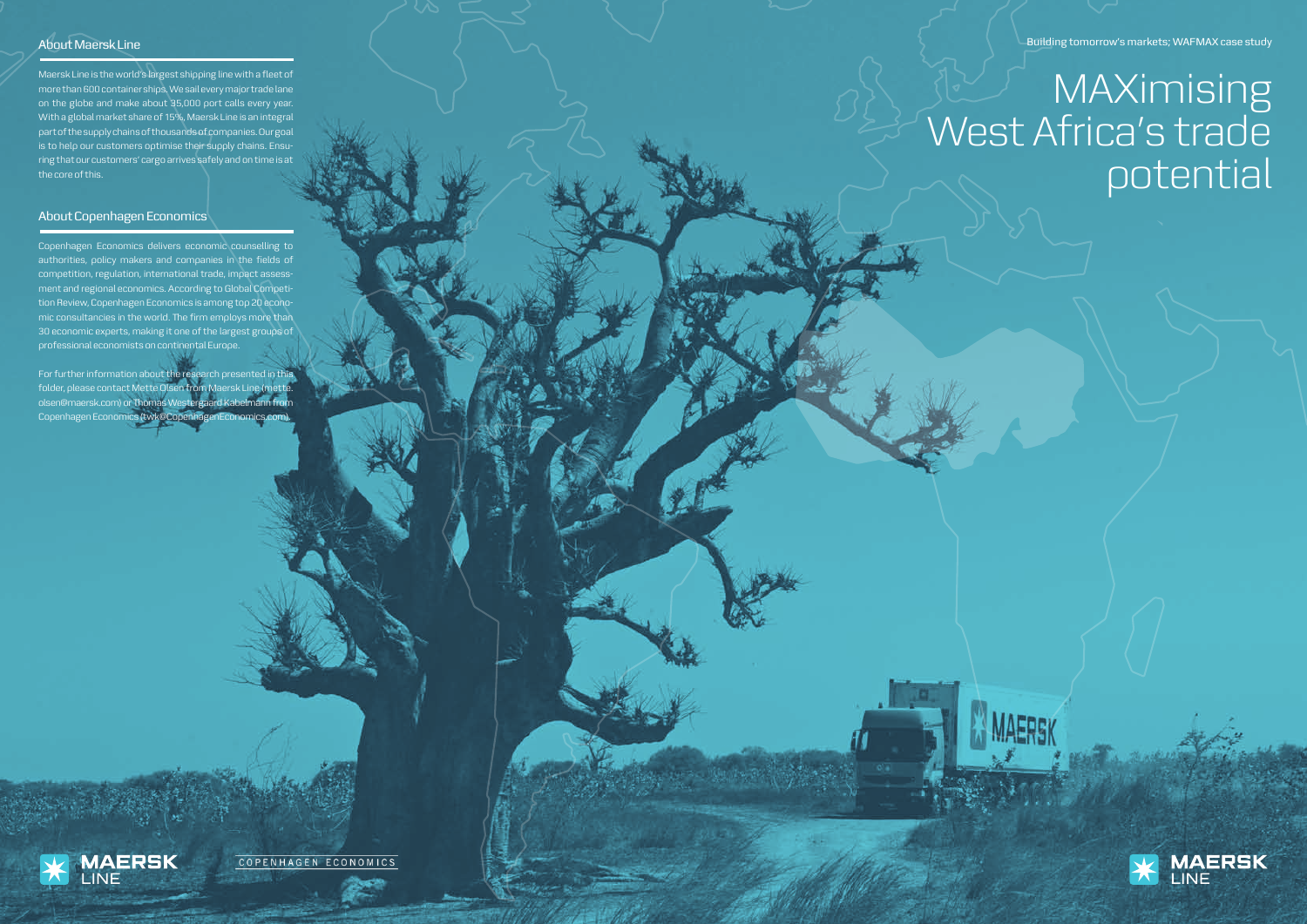# About this study

**Maersk Line is introducing 22 new container ships in West Africa in response to the growing trade relations between Far East Asia and West Africa. Designed to enable higher port productivity in West Africa, the 'WAFMAX' vessels will help improve conditions for West African businesses and support future trade growth in the region.**

West Africa is heavily dependent on international trade to stimulate economic development and alleviate poverty,

• Maersk Line's new WAFMAX vessels will support the ports and terminals of Tema and Apapa in reducing their

yet West African ports are among the least efficient and most congested in the world.

> • Challenges still remain to be addressed to prepare West African economies for future growth, e.g. port capacity constraints, hinterland connectivity, corruption and cumbersome customs handling procedures.

A 2012 study by Copenhagen Economics has looked into the impacts of Maersk Line's new WAFMAX vessels on local port operations in two central ports in West Africa by 2013; Apapa in Nigeria and Tema in Ghana. The study found that:

port turnaround times, thereby allowing West African exporters and importers to reduce their total logistic costs and creating conditions for continued trade growth.

> Africa's economy is growing rapidly. Over the past decade six of the world's ten fastest-growing countries were African and in the period 2011-2015, seven of the top 10 fastest growing economies will be in Africa. West Africa stands out in this respect. In 2011, Ghana's economy was predicted to be the fastest growing in the world and in Nigeria annual growth has been around 9% during the last 10 years<sup>1</sup>.

|                                                                                                                                                                                                             | <b>TEMA, GHANA</b> | <b>APAPA, NIGERIA</b> |
|-------------------------------------------------------------------------------------------------------------------------------------------------------------------------------------------------------------|--------------------|-----------------------|
| Increased trade potential worth:<br>Because WAFMAX helps boost port productivity signifantly it has the<br>potential to realise significant trade flow increases.                                           | + \$490 million    | + \$760 million       |
| <b>Reduced logistics cost worth:</b><br>Transportation and logistics costs in West Africa are among the highest<br>in the world. WAFMAX can help bring down shipping, inventory and con-<br>genstion costs. | + \$80 million     | + \$131 million       |
| Reduced CO <sub>2</sub> footprint by:<br>The energy efficient WAFMAX will enable trade at a lower CO <sub>2</sub> footprint<br>per container moved compared to the industry average on that trade.          | -30%               | - 30 %                |
| Reduced sulphur emissions by:<br>WAFMAX will also reduce absolute sulphur dioxide emissions thereby<br>improving the air quality in the ports.                                                              | $-13%$             | - 20%                 |
| INCREASED PORT<br>PRODUCTIVITY:<br><b>UPTO</b><br>UP TO<br><b>APAPA</b><br><b>TEMA</b>                                                                                                                      |                    |                       |



WALVIS BAY

#### MAXIMISING WEST AFRICA'S TRADE POTENTIAL

#### Africa rising

Significant challenges remain for West Africa's economic development as large inequalities continue to persist in income and human development. While economic growth is likely to reduce the proportion of the population living on less than USD 1.25 a day, the African Development Bank estimates that poverty will remain a fact of life for around a third of the people living in Africa for the next 40 years. The Bank concludes that a long-term average of 7% annual GDP growth is needed across the continent for poverty to decline significantly.

#### Barriers to growth

In West Africa, ports and container terminals are among the least efficient and most congested in the world. Dwell times – the time between a container is discharged from a vessel and till it exits the port facilities – are nearly quadruple those of Asian ports<sup>2</sup>. Low port productivity contributes to high trade cost and inflated pricing of consumer goods.

Transportation and logistics costs in West Africa are among the highest in the world and imported goods are out of reach for many West African consumers. At the same time, the economy continues to be heavily dependent on commodity exports of oil and mineral reserves, resulting in a significant outflow of empty containers. Ultimately, the West African population bears the costs of the current system and its inefficiencies.

#### Introducing WAFMAX

In response to the trade growth between Far-East Asia and West Africa, Maersk Line is upgrading its services to West Africa by introducing 22 new container ships from 2011 to 2013. The WAFMAX vessels are the biggest container vessels to ever serve the region. They can carry 4,500 containers (TEU) and have been designed specifically to accommodate the lower drafts in West African ports and enable a more efficient operation.

By delivering almost twice the number of containers in one vessel call, the WAF-MAX vessels will support important West African ports and terminal operators such as Apapa in Nigeria and Tema in Ghana in increasing their capacity and reducing port turnaround times. This in turn will help reduce logistic costs for West African businesses and enable increased trade in the region.

Far East Asia and West Africa grew by 25%, mainly due to large GDP growth in Ghana. In comparison, container voluween Europe and West Africa.

continue but at more moderate levels due to lower economic growth in

In 2011, container volumes between For the coming 1-2 years, growth in China's need for resources and commes grew by approximately 6% bet-West Africa with an estimated 9% in mand for lower-priced Chinese producontainer volumes are expected to modities is a key driver of increased trade flows between Far East Asia and West Africa along with growing dects in growing West African markets such as Ghana and Nigeria.

2012 and 5% in 2013.

#### Growing trade relations between Far East Asia and West Africa

1 International Monetary Fund 2 Sub-Saharan Africa Transport Policy Program (SSATP), 2007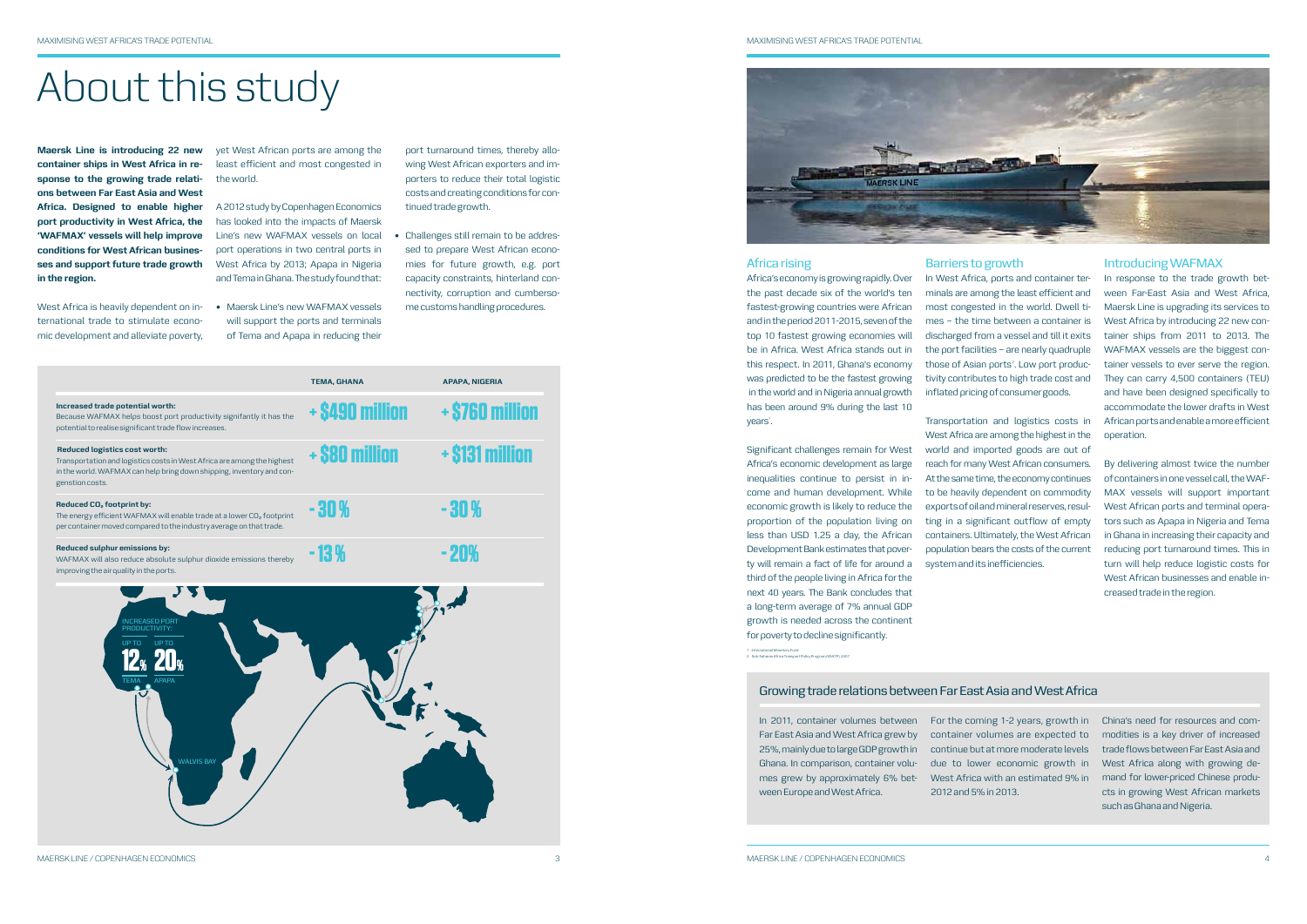

MAXIMISING WEST AFRICA'S TRADE POTENTIAL

TT

**APAPA** 

### WAFMAX impact on port productivity in Apapa

#### REDUCED waiting time

WAFMAX will help reduce the time it takes to get the vessel into the port with up to 30% by delivering twice the number of containers on one round-trip than the average vessel and due to the installment of fixed berthing windows



#### REDUCED berthing time

WAFMAX will reduce the time it takes to load and unload containers by up to 9% due to careful stowage coordination and a fully automated container lock technology which can help speed up load and discharge moves

#### INCREASED port productivity

As a result of the reduction in waiting and berthing time, port turn-around time will be reduced which means an in-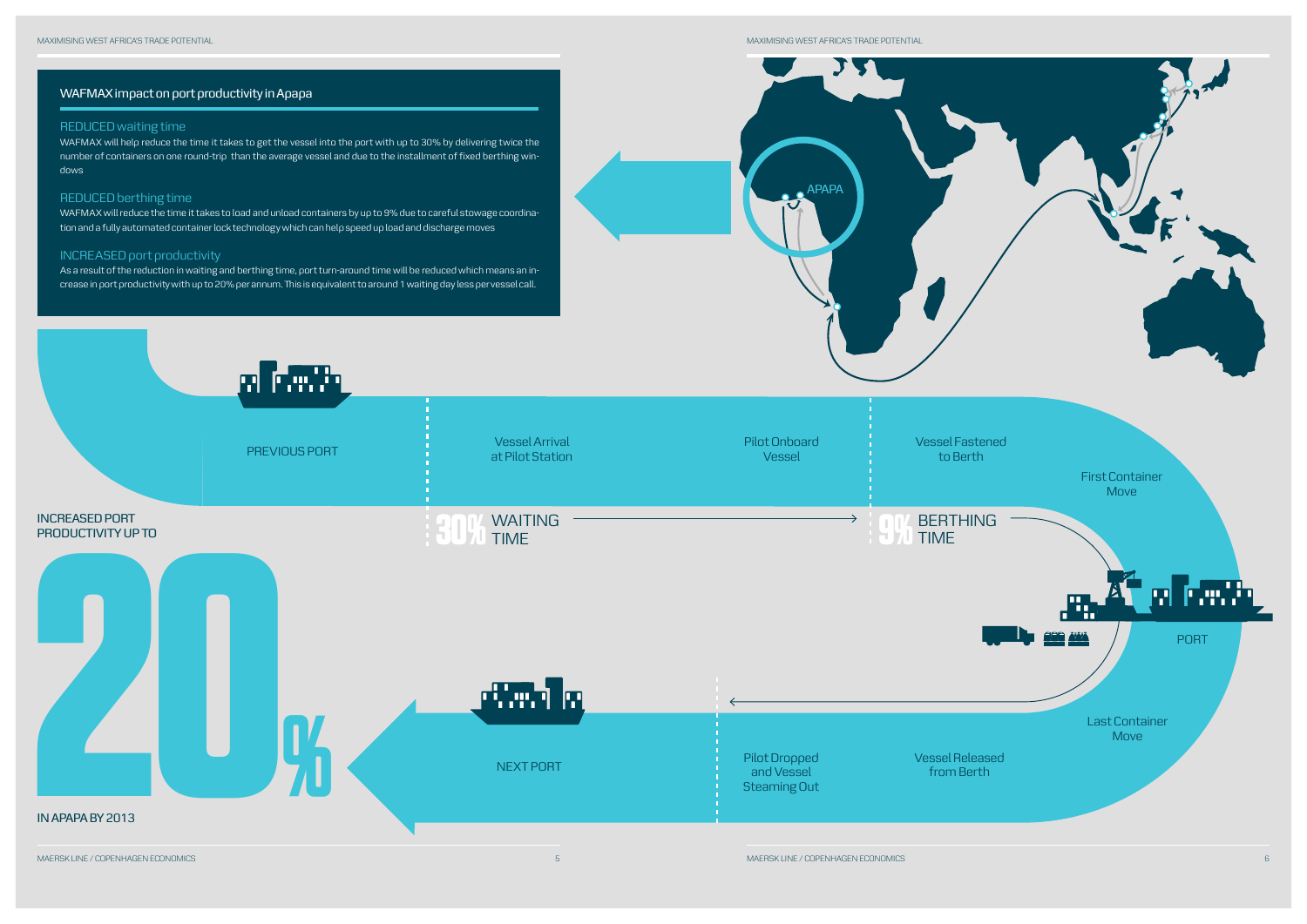# Partnering with ports and terminals for MAXimum effect

Getting ready to receive the WAFMAX vessels requires close collaboration between Maersk Line and the receiving ports and terminals in West Africa. Examples of joint efforts include training of pilots and stevedores to handle the WAFMAX vessels along with careful stowage planning to ensure that the vessels are navigated safely to shore and containers are discharged safely and efficiently. Furthermore, in some ports such as Walvis Bay in Namibia dredging has been conducted to accommodate a fully loaded WAFMAX vessel.

One of the most critical elements in realizing the full productivity potential of the WAFMAX introduction is the implementation of so-called fixed berthing windows which is essentially a scheduling system that allows vessels to berth at a fixed time rather than on a first-comefirst-serve basis. According to the study by Copenhagen Economics, without fixed berthing windows the port productivity gains of introducing WAFMAX in Apapa and Tema would be reduced with

close to one third.

Another important implication from the introduction of fixed berthing windows is that it creates the basis for shipping lines to deliver their customers' containers on time, thereby enabling West African importers to reduce their logistics costs through better inventory management. The annual reduction in waiting and berthing time from WAFMAX combined with improved on-time delivery is estimated to provide the basis for West African customers to reduce their inventory costs.

sulphur dioxide, causing acidification and impacting the health of the people

who live close to ports. The port of Apapa is located within 2 km of the city-centre of Lagos and the port of Tema is located approximately 5 km While of a more global nature, CO2 from the city-centre of Tema.

Of the USD 131 million logistic cost savings that can accrue to customers in Apapa by 2013, around USD 57 million are estimated to derive from inventory cost savings while the remaining amount derives from reduced congestion charges (see page 9).

In the port of Tema, an important milestone was reached in October 2011 when the terminal delivered an all time high productivity of 64 berth moves per hour on a WAFMAX vessel. This should be compared to the average berth productivity for region Africa which according to the African Development Bank is around 25 moves per hour





While environmental pollution and emissions from trade remains a peripheral priority for many people living in West Africa, environmental impacts of trade are not negligible and a significant share of this derives from maritime transportation.

One major pollutant from shipping is to the port productivity benefits and More than 12 million people live within the increased efficiency of the WAF-MAX vessels, sulphur emissions will industry average.

decrease by 20% in Apapa and 13% in Tema from 2013 onwards.

a radius of 25 km of the two ports. Due using the WAFMAX vessels will be emissions from shipping on the Far East Asia – West Africa trade are also significant. West African customers able to reduce CO<sub>2</sub> emissions of their goods by up to 30% compared to the

#### The environmental and human health impacts of sea-borne trade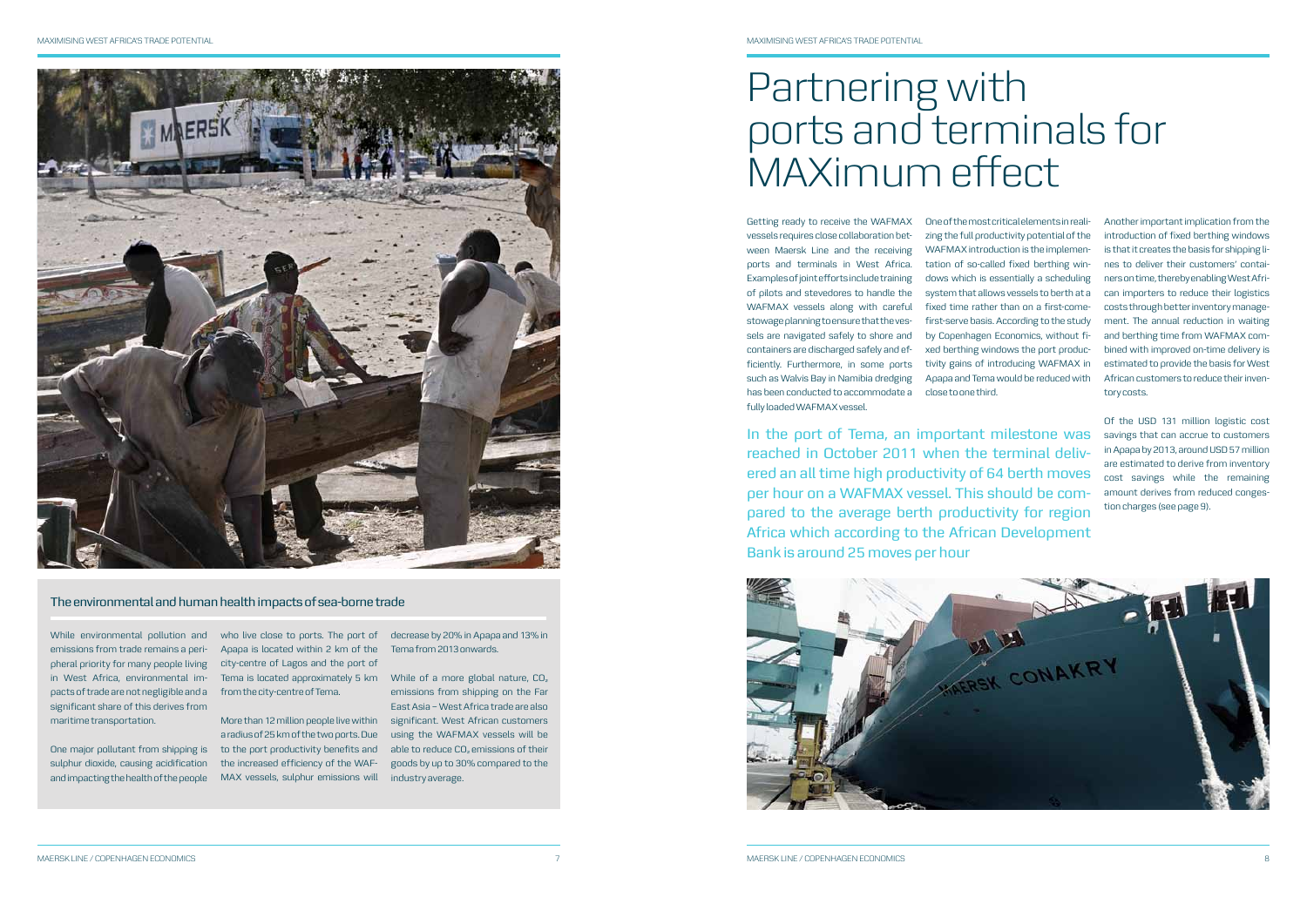#### Fouani

Time and predictability are scarce resources for West African businesses. The longer time a container is held up in a port and the higher the uncertainty is in terms of delivery times, the more costs are added to their operations.

arrive later than planned, West African importers are for instance forced to keep higher stocks to meet their customers' demands. Furthermore, the long waiting times in West African ports and terminals means that local importers and exporters are more prone to the risk

When goods are delayed in ports and ficant penalty for local importers and All in all, each additional day spent in a West African port comes with a signiexporters and drives up the cost of doing business in the region.

> For Nigerian-based importer of elec- the port of Apapa can be as high as be able to deliver on-time for 75-85% tronics, Fouani, transportation time 20-30 days. For customers with a of the WAFMAX shipments in 2012 and reliability are key to the success turn-over of USD 10 million per month, and expect to reach 95% reliability of of the company. Fouani imports its the financing costs of keeping an ex-WAFMAX shipments from 2013 and products from Asia and assembles tra 30 days inventory can amount to onwards. them locally before distributing them a cost of more than USD 2 million per to its more than 1,200 customers nati-year based on a 20% interest rate onwide. For this purpose, the company which is the going rate in Nigeria. is highly dependent on the timely arri-In cooperation with our partners in key val of its goods. Sometimes delays in West African ports, Maersk Line will

of paying extra fees – so-called congestion charges – to compensate shipping lines for their added fuel and operating costs.

**The cost of holding up a vessel one extra day is estimated to be more than USD 35,000 for a**  2,200 TEU vessel<sup>3</sup>. By contri**buting to reduced port turnaround times, WAFMAX will minimize the risk of congestion fees for West African importers and exporters. In Apapa, for instance, the estimated congestion charge saving is up to USD 74 million per annum by 2013.** Pálsson, Harding & Raballand, 2007:

## The value of time for West African businesses

"With Maersk Line's new WAFMAX service we have already seen variation go down to as low as 1-2 days. This saving is an important piece in making our business more efficient in the long run and helping us to offer a more competitive price to our customers."

MAERSK LINE / COPENHAGEN ECONOMICS



**Mohammed Hassan Fouani** Managing Director, Fouani Nigeria Limited

3